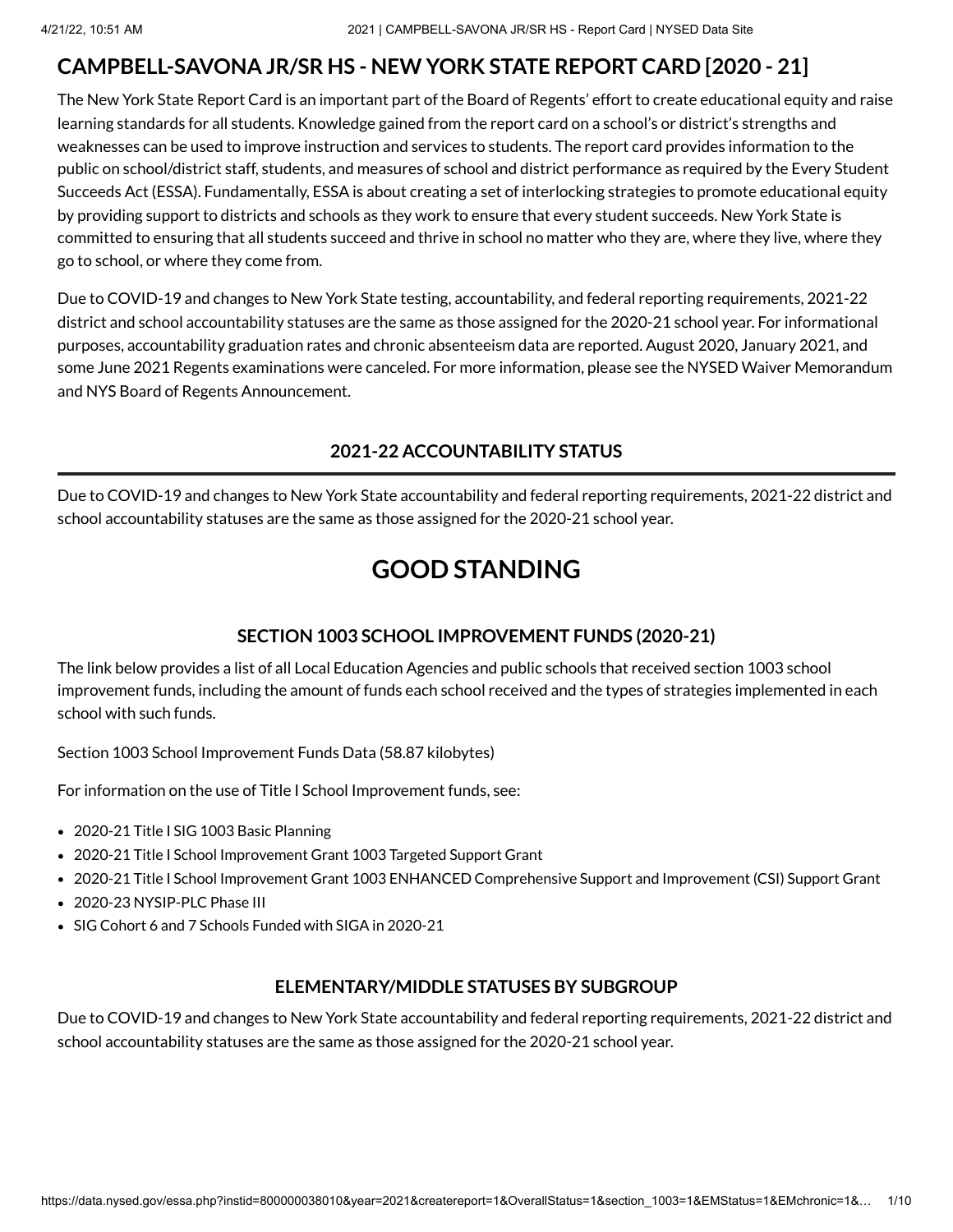| Subgroup                          | <b>Status</b>        |
|-----------------------------------|----------------------|
| All Students                      | Good Standing        |
| White                             | <b>Good Standing</b> |
| <b>Students with Disabilities</b> | Good Standing        |
| <b>Economically Disadvantaged</b> | Good Standing        |

#### **ELEMENTARY/MIDDLE CHRONIC ABSENTEEISM**

Accountability chronic absenteeism data are provided for informational purposes only in 2020-21 and are not used to make district or school accountability status determinations for the 2021-22 school year.

| Subgroup                                        | <b>Students Enrolled</b> | <b>Students Chronically Absent</b> | Chronic Absenteeism Rate |
|-------------------------------------------------|--------------------------|------------------------------------|--------------------------|
| All Students                                    | 117                      | 9                                  | 7.7%                     |
| Asian or Native Hawaiian/Other Pacific Islander | 1                        |                                    |                          |
| Hispanic or Latino                              | 3                        |                                    |                          |
| Multiracial                                     | 1                        |                                    |                          |
| White                                           | 112                      | 8                                  | 7.1%                     |
| English Language Learners                       | 1                        |                                    |                          |
| <b>Students with Disabilities</b>               | 18                       |                                    |                          |
| <b>Economically Disadvantaged</b>               | 58                       |                                    | 12.1%                    |

#### **SECONDARY STATUSES BY SUBGROUP**

Due to COVID-19 and changes to New York State accountability and federal reporting requirements, 2021-22 district and school accountability statuses are the same as those assigned for the 2020-21 school year.

| Subgroup                          | <b>Status</b>        |
|-----------------------------------|----------------------|
| All Students                      | <b>Good Standing</b> |
| White                             | <b>Good Standing</b> |
| <b>Students with Disabilities</b> | Good Standing        |
| <b>Economically Disadvantaged</b> | <b>Good Standing</b> |

# **SECONDARY GRADUATION RATE**

Accountability graduation rate data are provided for informational purposes only in 2020-21 and are not used to make district or school accountability status determinations for the 2021-22 school year.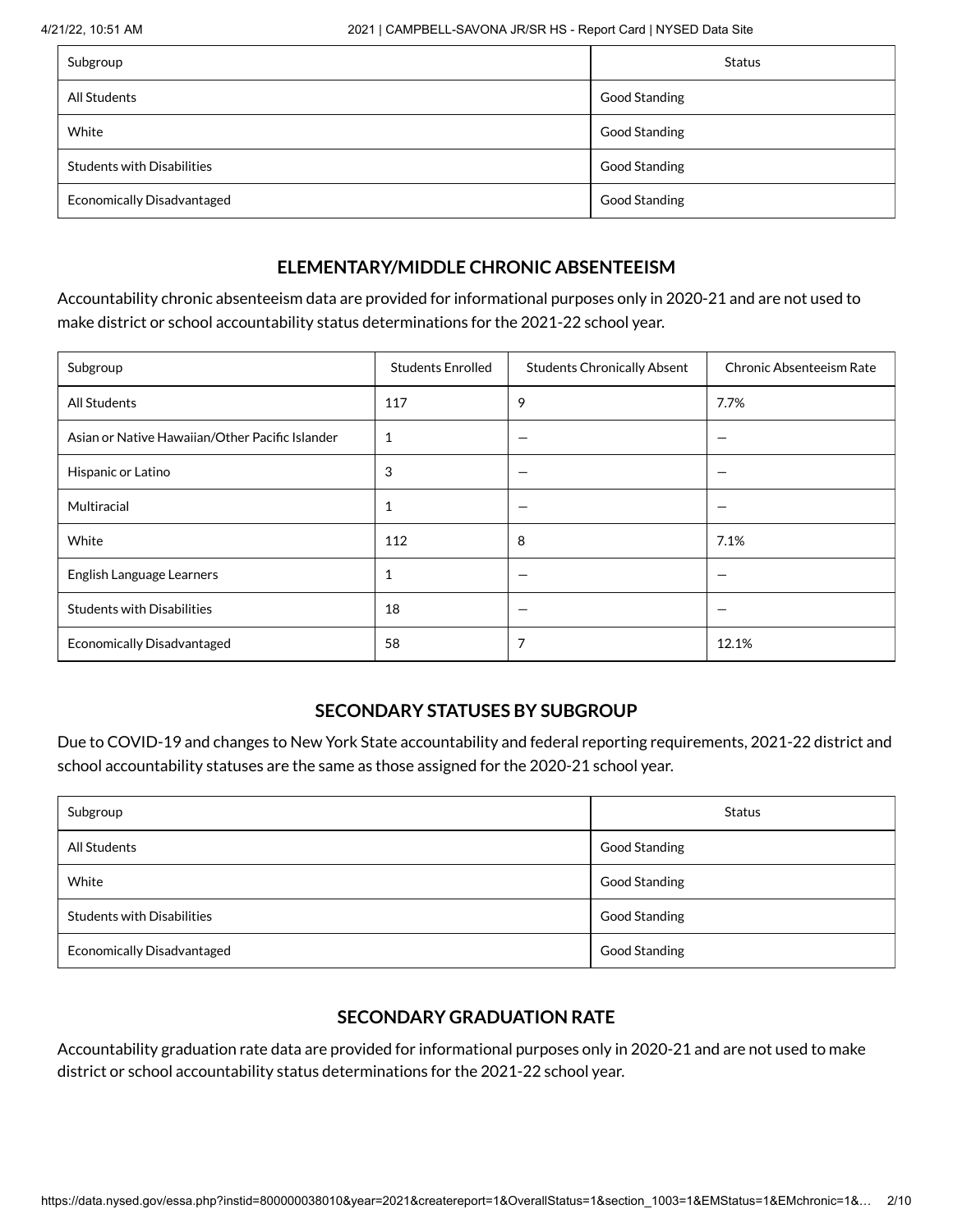#### 4/21/22, 10:51 AM 2021 | CAMPBELL-SAVONA JR/SR HS - Report Card | NYSED Data Site

| Subgroup                                        | Cohort | Number In Cohort    | Number Graduated         | <b>Grad Rate</b>         |
|-------------------------------------------------|--------|---------------------|--------------------------|--------------------------|
|                                                 | 4-Year | 70                  | 69                       | 98.6%                    |
| All Students                                    | 5-Year | 56                  | 53                       | 94.6%                    |
|                                                 | 6-Year | 64                  | 63                       | 98.4%                    |
|                                                 | 4-Year | $\mathbf{1}$        | $\overline{\phantom{0}}$ | $\qquad \qquad -$        |
| American Indian or Alaska Native                | 5-Year | $\mathsf{O}\xspace$ | $\qquad \qquad -$        | $\qquad \qquad -$        |
|                                                 | 6-Year | $\mathsf{O}\xspace$ | $\overline{\phantom{m}}$ | $\overline{\phantom{m}}$ |
|                                                 | 4-Year | $\mathsf{O}\xspace$ | $\qquad \qquad -$        | $\qquad \qquad -$        |
| Asian or Native Hawaiian/Other Pacific Islander | 5-Year | $\mathbf 1$         | $\qquad \qquad -$        | $\qquad \qquad -$        |
|                                                 | 6-Year | $\mathsf{O}\xspace$ | $\qquad \qquad -$        | $\qquad \qquad -$        |
|                                                 | 4-Year | $\mathbf 0$         | $\overline{\phantom{0}}$ | $\overline{\phantom{0}}$ |
| <b>Black or African American</b>                | 5-Year | $\mathsf{O}$        | $\overline{\phantom{0}}$ | $\qquad \qquad -$        |
|                                                 | 6-Year | $\mathbf{1}$        | $\overline{\phantom{m}}$ | $\overline{\phantom{m}}$ |
|                                                 | 4-Year | $\mathsf{O}\xspace$ | $\overline{\phantom{m}}$ | $\overline{\phantom{m}}$ |
| Hispanic or Latino                              | 5-Year | $\mathbf{1}$        | $\overline{\phantom{m}}$ | $\overline{\phantom{m}}$ |
|                                                 | 6-Year | $\mathsf{O}\xspace$ | $\qquad \qquad -$        | $\qquad \qquad -$        |
|                                                 | 4-Year | $\mathsf{O}\xspace$ | $\overline{\phantom{m}}$ | $\qquad \qquad -$        |
| Multiracial                                     | 5-Year | 2                   | —                        | $\qquad \qquad -$        |
|                                                 | 6-Year | $\mathsf{O}\xspace$ | $\overline{\phantom{m}}$ | —                        |
|                                                 | 4-Year | 69                  | 68                       | 98.6%                    |
| White                                           | 5-Year | 52                  | 50                       | 96.2%                    |
|                                                 | 6-Year | 63                  | 63                       | 100%                     |
|                                                 | 4-Year | $\mathsf{O}\xspace$ | $\overline{\phantom{m}}$ | $\qquad \qquad -$        |
| English Language Learners                       | 5-Year | $\mathsf{O}\xspace$ | $\overline{\phantom{0}}$ | $\qquad \qquad -$        |
|                                                 | 6-Year | $\mathsf{O}\xspace$ | $\overline{\phantom{0}}$ | $\qquad \qquad -$        |
|                                                 | 4-Year | 24                  | $\overline{\phantom{m}}$ | $\overline{\phantom{m}}$ |
| <b>Students with Disabilities</b>               | 5-Year | 22                  | $\overline{\phantom{0}}$ | $\qquad \qquad -$        |
|                                                 | 6-Year | 20                  | $\overline{\phantom{m}}$ | $\overline{\phantom{m}}$ |
|                                                 | 4-Year | 40                  | 39                       | 97.5%                    |
| Economically Disadvantaged                      | 5-Year | $59^*$              | 55                       | 93.2%                    |
|                                                 | 6-Year | 33                  | 32                       | 97%                      |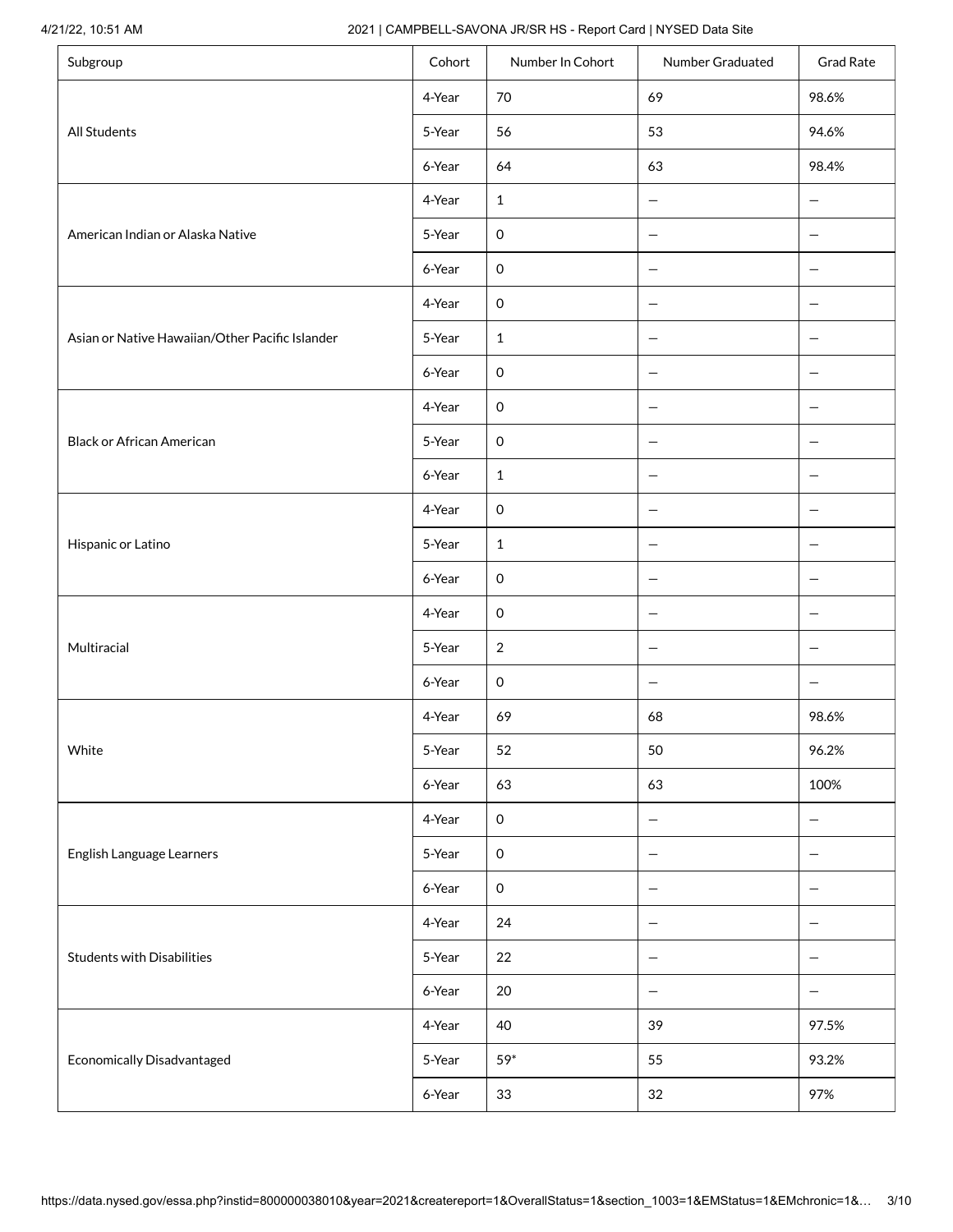#### 4/21/22, 10:51 AM 2021 | CAMPBELL-SAVONA JR/SR HS - Report Card | NYSED Data Site

\*Not enough students were in this subgroup in the current reporting year, so data for the current and the previous reporting year were combined.

#### **SECONDARY CHRONIC ABSENTEEISM**

Accountability chronic absenteeism data are provided for informational purposes only in 2020-21 and are not used to make district or school accountability status determinations for the 2021-22 school year.

| Subgroup                                        | <b>Students Enrolled</b> | <b>Students Chronically Absent</b> | <b>Chronic Absenteeism Rate</b> |
|-------------------------------------------------|--------------------------|------------------------------------|---------------------------------|
| All Students                                    | 249                      | 41                                 | 16.5%                           |
| Asian or Native Hawaiian/Other Pacific Islander |                          |                                    |                                 |
| Multiracial                                     | 9                        |                                    |                                 |
| White                                           | 239                      | 40                                 | 16.7%                           |
| <b>Students with Disabilities</b>               | 42                       | 11                                 | 26.2%                           |
| <b>Economically Disadvantaged</b>               | 122                      | 28                                 | 23%                             |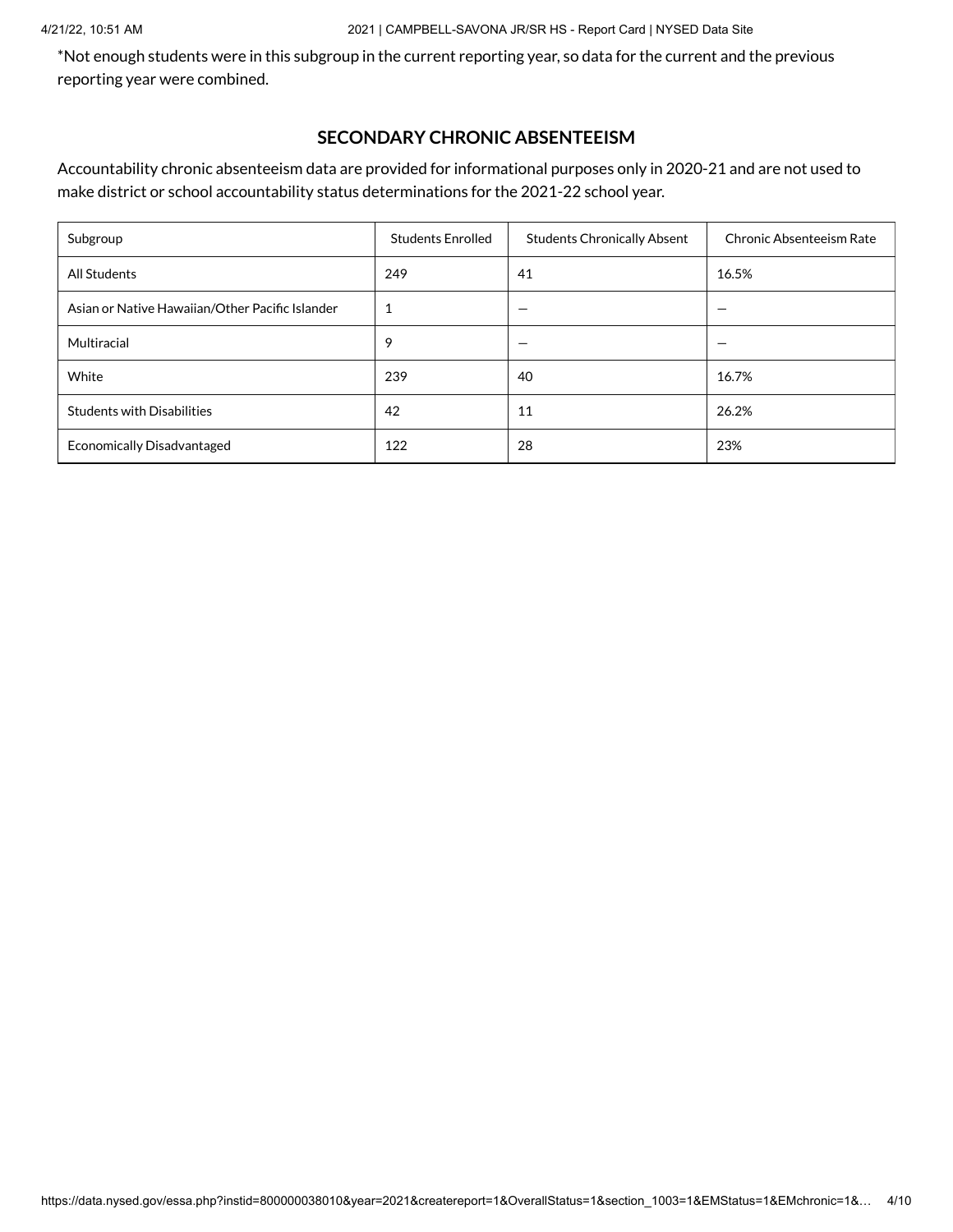### **NATIONAL ASSESSMENT OF EDUCATION PROGRESS (NAEP) RESULTS (2018-19)**

National Assessment of Education Progress (NAEP) are reported for statewide (New York State) and national results only. District- and school-level results are not reported for NAEP.

#### **NEW YORK STATE NAEP GRADE 4**

|                                           |                              |                            | <b>READING</b>                |        |                              |              | <b>MATH</b>       |                 |
|-------------------------------------------|------------------------------|----------------------------|-------------------------------|--------|------------------------------|--------------|-------------------|-----------------|
| <b>SUBGROUP</b>                           | <b>BELOW</b><br><b>BASIC</b> | <b>BASIC</b>               | <b>PROFICIENT</b><br>ADVANCED |        | <b>BELOW</b><br><b>BASIC</b> | <b>BASIC</b> | <b>PROFICIENT</b> | <b>ADVANCED</b> |
| <b>All Students</b>                       | 34%                          | 31%                        | 26%                           | 8%     | 24%                          | 40%          | 29%               | 8%              |
| <b>Students with Disabilities</b>         | 73%                          | 18%                        | 7%                            | 1%     | 61%                          | 30%          | 7%                | 2%              |
| American Indian or<br>Alaska Native       | $\ast$                       | $\ast$<br>$\ast$<br>$\ast$ |                               |        | $\ast$                       | $\ast$       | $\ast$            | $\ast$          |
| Asian                                     | 21%                          | 27%                        | 34%                           | 17%    | 8%                           | 23%          | 43%               | 26%             |
| Native Hawaiian/Other<br>Pacific Islander | $\ast$                       | $\ast$                     | $\ast$                        | $\ast$ | $\ast$                       |              | $\ast$            | $\ast$          |
| <b>Black or African</b><br>American       | 53%                          | 31%                        | 14%                           | 2%     | 43%                          | 40%          | 16%               | 1%              |
| Hispanic or Latino                        | 45%                          | 32%                        | 19%                           | 4%     | 33%                          | 45%          | 19%               | 2%              |
| White                                     | 24%                          | 32%                        | 33%                           | 11%    | 14%                          | 39%          | 38%               | 9%              |
| Multiracial                               | 24%                          | 23%                        | 35%                           | 18%    | 15%                          | 42%          | 31%               | 12%             |
| English Language<br>Learners              | 78%                          | 17%                        | 4%                            | $\ast$ | 51%                          | 40%          | 8%                | 1%              |
| Economically<br>Disadvantaged             | 49%                          | 31%                        | 17%                           | 3%     | 33%                          | 43%          | 21%               | 3%              |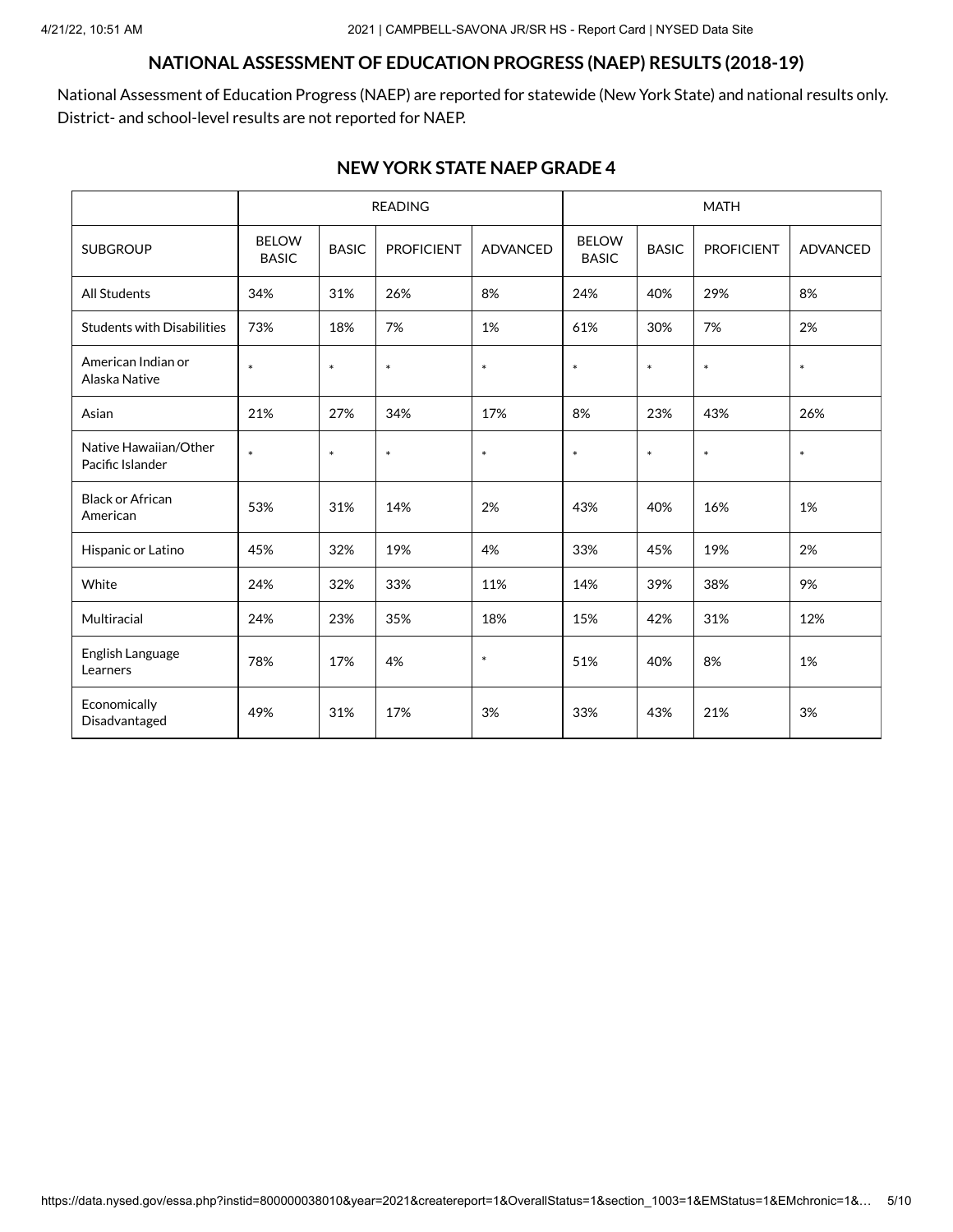#### **NEW YORK STATE NAEP GRADE 8**

|                                           |                              |                            | <b>READING</b>    |                 | <b>MATH</b>      |                                              |        |                 |  |
|-------------------------------------------|------------------------------|----------------------------|-------------------|-----------------|------------------|----------------------------------------------|--------|-----------------|--|
| <b>SUBGROUP</b>                           | <b>BELOW</b><br><b>BASIC</b> | <b>BASIC</b>               | <b>PROFICIENT</b> | <b>ADVANCED</b> |                  | <b>BELOW</b><br><b>BASIC</b><br><b>BASIC</b> |        | <b>ADVANCED</b> |  |
| <b>All Students</b>                       | 30%                          | 38%                        | 28%               | 4%              | 34%              | 32%                                          | 22%    | 11%             |  |
| <b>Students with Disabilities</b>         | 58%                          | 31%                        | 10%               | 1%              | 72%              | 22%                                          | 5%     | 2%              |  |
| American Indian or<br>Alaska Native       | $\ast$                       | $\ast$<br>$\ast$<br>$\ast$ |                   |                 | $\ast$<br>$\ast$ |                                              | $\ast$ | $\ast$          |  |
| Asian                                     | 21%                          | 33%                        | 36%               | 10%             | 15%              | 25%                                          | 29%    | 31%             |  |
| Native Hawaiian/Other<br>Pacific Islander | $\ast$                       | $\ast$                     | $\ast$            | $\ast$          | $\ast$           | $\ast$                                       | $\ast$ | $\ast$          |  |
| <b>Black or African</b><br>American       | 43%                          | 38%                        | 17%               | 1%              | 55%              | 30%                                          | 12%    | 3%              |  |
| Hispanic or Latino                        | 41%                          | 38%                        | 19%               | 2%              | 49%              | 35%                                          | 14%    | 3%              |  |
| White                                     | 20%                          | 39%                        | 35%               | 6%              | 23%              | 33%                                          | 29%    | 15%             |  |
| Multiracial                               | $\ast$                       | $\ast$                     | $\ast$            | $\ast$          | $\ast$           | $\ast$                                       | $\ast$ | $\ast$          |  |
| English Language<br>Learners              | 83%                          | 16%                        | 1%                | $\ast$          | 88%              | 10%                                          | 2%     | $\ast$          |  |
| Economically<br>Disadvantaged             | 40%                          | 38%                        | 20%               | 2%              | 47%              | 32%                                          | 16%    | 5%              |  |

\*There are not sufficient data for this subgroup.

### **NEW YORK STATE NAEP PARTICIPATION RATES**

|                                   | Grade 4 Participation Rate |      | Grade 8 Participation Rate |             |  |  |
|-----------------------------------|----------------------------|------|----------------------------|-------------|--|--|
|                                   | READING                    | MATH | <b>READING</b>             | <b>MATH</b> |  |  |
| All Students                      | 89%                        | 89%  | 84%                        | 85%         |  |  |
| <b>Students with Disabilities</b> | 87%                        | 87%  | 92%                        | 95%         |  |  |
| English Language Learners         | 89%                        | 90%  | 88%                        | 90%         |  |  |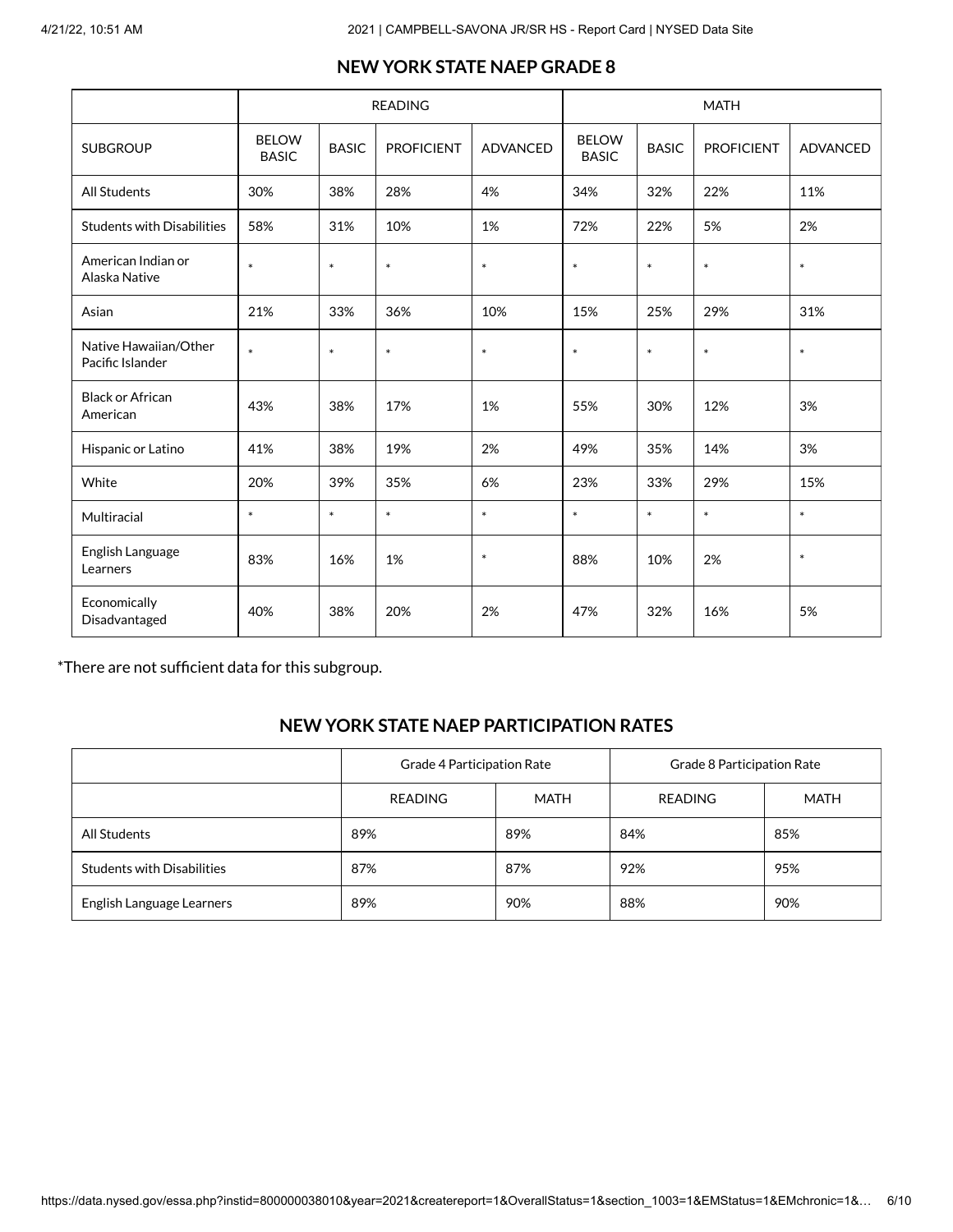#### **NATIONAL NAEP GRADE 4**

|                                           |                              |                  | <b>READING</b>    |                 | <b>MATH</b>                  |              |                   |                 |  |
|-------------------------------------------|------------------------------|------------------|-------------------|-----------------|------------------------------|--------------|-------------------|-----------------|--|
| <b>SUBGROUP</b>                           | <b>BELOW</b><br><b>BASIC</b> | <b>BASIC</b>     | <b>PROFICIENT</b> | <b>ADVANCED</b> | <b>BELOW</b><br><b>BASIC</b> | <b>BASIC</b> | <b>PROFICIENT</b> | <b>ADVANCED</b> |  |
| <b>All Students</b>                       | 35%                          | 31%              | 26%               | 9%              | 20%                          | 40%          | 32%               | 9%              |  |
| <b>Students with Disabilities</b>         | 70%                          | 18%              | 9%                | 2%              | 51%                          | 33%          | 14%               | 3%              |  |
| American Indian or<br>Alaska Native       | 50%                          | 30%<br>17%<br>3% |                   |                 | 32%<br>43%                   |              | 22%               | 4%              |  |
| Asian                                     | 18%                          | 25%              | 35%               | 22%             | 7%                           | 23%          | 41%               | 29%             |  |
| Native Hawaiian/Other<br>Pacific Islander | 45%                          | 31%              | 20%               | 30%<br>4%       |                              | 40%          | 24%               | 5%              |  |
| <b>Black or African</b><br>American       | 53%                          | 3%<br>30%<br>15% |                   |                 | 35%                          | 45%          | 18%               | 2%              |  |
| Hispanic or Latino                        | 46%                          | 31%              | 19%               | 4%              | 27%                          | 45%          | 24%               | 3%              |  |
| White                                     | 24%                          | 31%              | 32%               | 12%             | 12%                          | 36%          | 40%               | 12%             |  |
| Multiracial                               | 28%                          | 32%              | 29%               | 11%             | 17%                          | 40%          | 34%               | 10%             |  |
| English Language<br>Learners              | 65%                          | 25%              | 8%                | 1%              | 41%                          | 43%          | 15%               | 1%              |  |
| Economically<br>Disadvantaged             | 48%                          | 31%              | 18%               | 3%              | 29%                          | 45%          | 23%               | 3%              |  |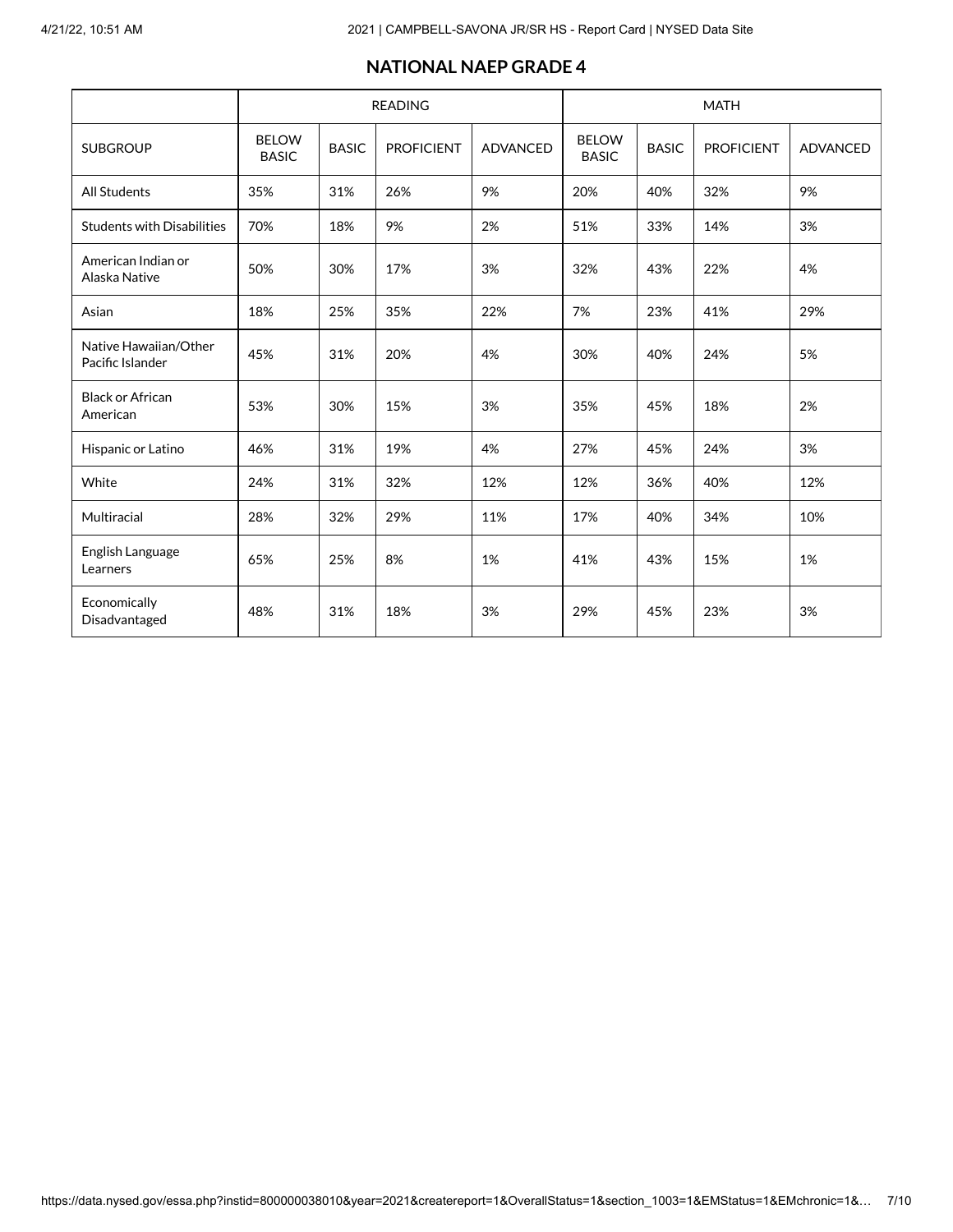#### **NATIONAL NAEP GRADE 8**

|                                           |                              |                  | <b>READING</b>    |                 | <b>MATH</b> |              |                   |          |  |
|-------------------------------------------|------------------------------|------------------|-------------------|-----------------|-------------|--------------|-------------------|----------|--|
| <b>SUBGROUP</b>                           | <b>BELOW</b><br><b>BASIC</b> | <b>BASIC</b>     | <b>PROFICIENT</b> | <b>ADVANCED</b> |             | <b>BASIC</b> | <b>PROFICIENT</b> | ADVANCED |  |
| <b>All Students</b>                       | 28%                          | 39%              | 29%               | 4%              | 32%         | 35%          | 23%               | 10%      |  |
| <b>Students with Disabilities</b>         | 64%                          | 27%              | 8%                | 1%              | 68%         | 23%          | 7%                | 2%       |  |
| American Indian or<br>Alaska Native       | 40%                          | 41%<br>19%<br>1% |                   |                 | 48%<br>37%  |              | 13%               | 3%       |  |
| Asian                                     | 13%                          | 30%              | 43%               | 13%             | 12%         | 24%          | 31%               | 33%      |  |
| Native Hawaiian/Other<br>Pacific Islander | 38%                          | 38%              | 23%               | 2%              | 47%         | 34%          | 15%               | 4%       |  |
| <b>Black or African</b><br>American       | 47%                          | 39%              | 14%               | 1%              | 54%         | 33%          | 11%               | 2%       |  |
| Hispanic or Latino                        | 38%                          | 40%              | 20%               | 1%              | 43%         | 37%          | 16%               | 3%       |  |
| White                                     | 19%                          | 39%              | 36%               | 5%              | 21%         | 36%          | 30%               | 13%      |  |
| Multiracial                               | 24%                          | 40%              | 31%               | 5%              | 28%         | 36%          | 25%               | 11%      |  |
| English Language<br>Learners              | 73%                          | 24%              | 3%                | $\ast$          | 73%         | 22%          | 4%                | 1%       |  |
| Economically<br>Disadvantaged             | 40%                          | 40%              | 18%               | 1%              | 46%         | 36%          | 15%               | 3%       |  |

\*There are not sufficient data for this subgroup.

### **NATIONAL NAEP PARTICIPATION RATES**

|                                   | Grade 4 Participation Rate |      | Grade 8 Participation Rate |             |  |  |
|-----------------------------------|----------------------------|------|----------------------------|-------------|--|--|
|                                   | READING                    | MATH | <b>READING</b>             | <b>MATH</b> |  |  |
| All Students                      | 93%                        | 93%  | 91%                        | 92%         |  |  |
| <b>Students with Disabilities</b> | 89%                        | 90%  | 90%                        | 92%         |  |  |
| English Language Learners         | 94%                        | 95%  | 92%                        | 93%         |  |  |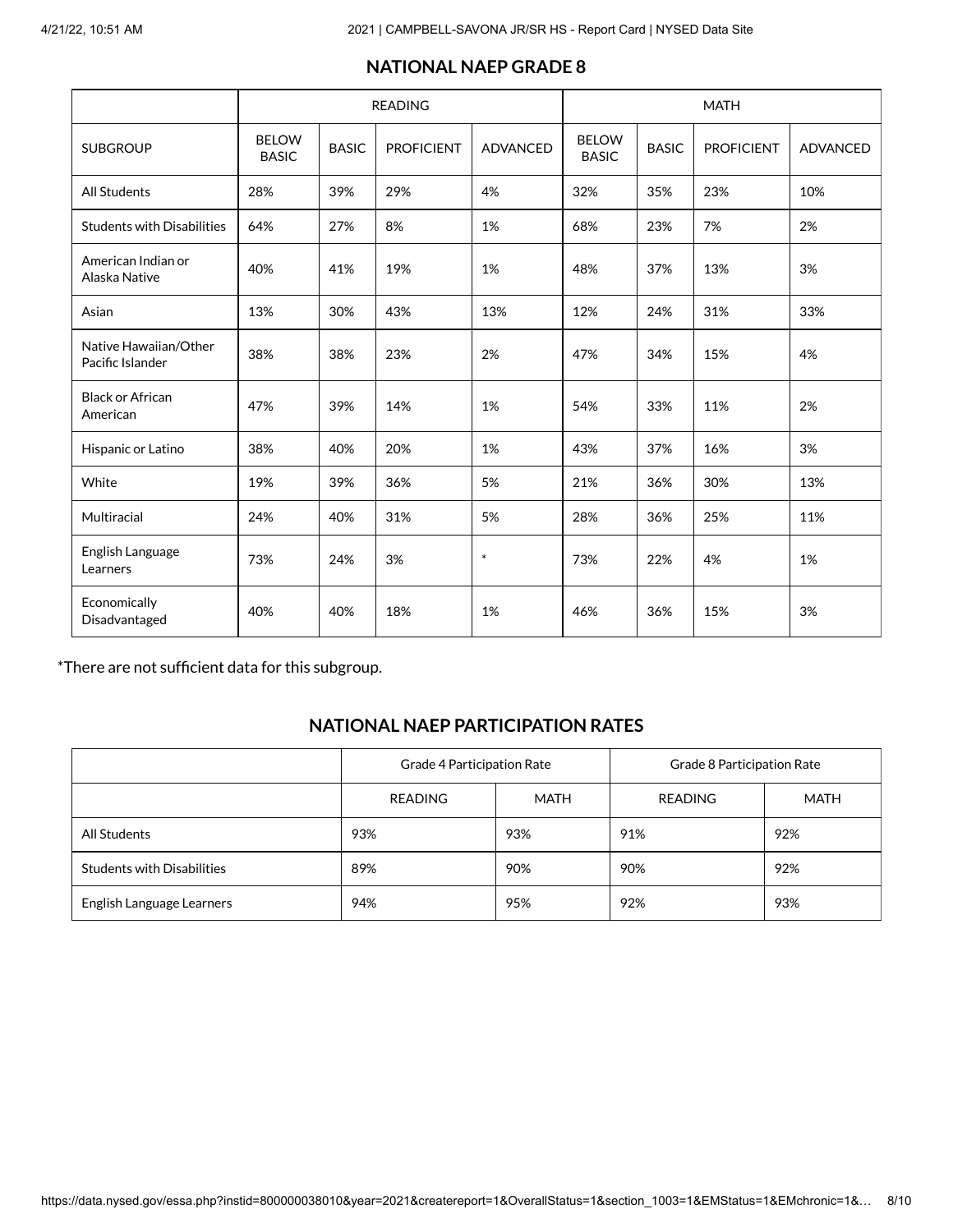# **TOTAL COHORT GRADUATION RATE (2020-21)**

Graduation Rate data are for students who first entered grade 9, four years prior to this reporting year. Graduates are as of August following the close of the reporting year. Click on High School [Graduation](https://data.nysed.gov/gradrate.php?instid=800000038010&year=2021&cohortgroup=0) Rate Data report to see district and state comparisons and to filter on gender, ethnicity, and other student subgroups or by 5- and 6-year graduation rates.

| Subgroup                                              | Total               |                          | <b>GRAD</b><br><b>RATE</b> |                   | <b>REGENTS</b><br><b>WITH</b><br><b>ADVANCED</b><br><b>DESIGNATION</b> |                          | <b>REGENTS</b><br><b>DIPLOMA</b> |                          | <b>LOCAL</b><br><b>DIPLOMA</b> |             | <b>NON</b><br><b>DIPLOMA</b><br><b>CRED</b> |                          | <b>STILL</b><br><b>ENROLLED</b> |                   | GED<br><b>TRANSFER</b>   |                   | <b>DROPOUT</b> |
|-------------------------------------------------------|---------------------|--------------------------|----------------------------|-------------------|------------------------------------------------------------------------|--------------------------|----------------------------------|--------------------------|--------------------------------|-------------|---------------------------------------------|--------------------------|---------------------------------|-------------------|--------------------------|-------------------|----------------|
|                                                       |                     | #                        | %                          | #                 | $\%$                                                                   | #                        | $\%$                             | $\#$                     | $\%$                           | $\#$        | $\%$                                        | #                        | %                               | #                 | $\%$                     | #                 | $\%$           |
| All Students                                          | 66                  | 63                       | 95%                        | 15                | 23%                                                                    | 44                       | 67%                              | $\overline{4}$           | 6%                             | $\mathbf 0$ | 0%                                          | $\mathbf 0$              | 0%                              | $\mathbf 0$       | 0%                       | 3                 | 5%             |
| Female                                                | 39                  | 37                       | 95%                        | 11                | 28%                                                                    | 24                       | 62%                              | 2                        | 5%                             | $\mathbf 0$ | 0%                                          | 0                        | 0%                              | $\mathbf 0$       | 0%                       | 2                 | 5%             |
| Male                                                  | 27                  | 26                       | 96%                        | $\overline{4}$    | 15%                                                                    | 20                       | 74%                              | 2                        | 7%                             | $\mathbf 0$ | 0%                                          | $\Omega$                 | 0%                              | $\Omega$          | 0%                       | $\mathbf{1}$      | 4%             |
| American<br>Indian or Alaska<br>Native                | 0                   | 0                        | 0%                         | 0                 | 0%                                                                     | 0                        | 0%                               | $\Omega$                 | 0%                             | $\mathbf 0$ | 0%                                          | $\mathbf 0$              | 0%                              | 0                 | 0%                       | $\mathbf 0$       | 0%             |
| Asian or Native<br>Hawaiian/Other<br>Pacific Islander | 0                   | 0                        | 0%                         | 0                 | 0%                                                                     | 0                        | 0%                               | 0                        | 0%                             | $\mathbf 0$ | 0%                                          | 0                        | 0%                              | 0                 | 0%                       | $\mathbf 0$       | 0%             |
| <b>Black or African</b><br>American                   | $\mathsf{O}\xspace$ | $\Omega$                 | 0%                         | $\mathbf 0$       | 0%                                                                     | $\mathbf 0$              | 0%                               | $\Omega$                 | 0%                             | $\mathbf 0$ | 0%                                          | $\Omega$                 | 0%                              | $\Omega$          | 0%                       | 0                 | 0%             |
| Hispanic or<br>Latino                                 | 0                   | $\Omega$                 | 0%                         | $\mathbf 0$       | 0%                                                                     | $\mathbf 0$              | 0%                               | $\Omega$                 | 0%                             | $\mathbf 0$ | 0%                                          | $\Omega$                 | 0%                              | 0                 | 0%                       | $\mathbf 0$       | 0%             |
| White                                                 | 64                  | $\qquad \qquad -$        | $\qquad \qquad -$          | $\qquad \qquad -$ | $\qquad \qquad -$                                                      | $\overline{\phantom{m}}$ |                                  | $\overline{\phantom{0}}$ |                                |             | -                                           | $\overline{\phantom{m}}$ | —                               | $\qquad \qquad -$ | $\qquad \qquad -$        | $\qquad \qquad -$ |                |
| Multiracial                                           | $\overline{2}$      | $\overline{\phantom{0}}$ |                            | $\qquad \qquad -$ | $\overline{\phantom{0}}$                                               | $\overline{\phantom{m}}$ | $\overline{\phantom{0}}$         |                          |                                |             | $\overline{\phantom{0}}$                    | $\overline{\phantom{0}}$ | $\overline{\phantom{0}}$        |                   | $\overline{\phantom{0}}$ |                   | —              |
| General<br>Education<br>Students                      | 59                  | 58                       | 98%                        | 15                | 25%                                                                    | 40                       | 68%                              | 3                        | 5%                             | $\mathbf 0$ | 0%                                          | $\Omega$                 | 0%                              | 0                 | 0%                       | $\mathbf{1}$      | 2%             |
| Students with<br><b>Disabilities</b>                  | 7                   | 5                        | 71%                        | 0                 | 0%                                                                     | $\overline{4}$           | 57%                              | 1                        | 14%                            | $\mathbf 0$ | 0%                                          | 0                        | 0%                              | 0                 | 0%                       | 2                 | 29%            |
| English<br>Language<br>Learner                        | 0                   | 0                        | 0%                         | 0                 | 0%                                                                     | 0                        | 0%                               | 0                        | 0%                             | $\mathbf 0$ | 0%                                          | 0                        | 0%                              | 0                 | 0%                       | 0                 | 0%             |
| Non-English<br>Language<br>Learner                    | 66                  | 63                       | 95%                        | 15                | 23%                                                                    | 44                       | 67%                              | $\overline{4}$           | 6%                             | $\mathbf 0$ | 0%                                          | $\Omega$                 | 0%                              | $\mathbf 0$       | 0%                       | 3                 | 5%             |
| Economically<br>Disadvantaged                         | 35                  | 32                       | 91%                        | $\overline{2}$    | 6%                                                                     | 26                       | 74%                              | $\overline{4}$           | 11%                            | $\mathbf 0$ | 0%                                          | $\mathsf{O}\xspace$      | 0%                              | $\mathbf 0$       | 0%                       | $\sqrt{3}$        | 9%             |
| Not<br>Economically<br>Disadvantaged                  | 31                  | 31                       | 100%                       | 13                | 42%                                                                    | 18                       | 58%                              | $\mathbf 0$              | 0%                             | $\mathbf 0$ | 0%                                          | $\mathbf 0$              | 0%                              | $\mathbf 0$       | 0%                       | $\mathbf 0$       | 0%             |
| Migrant                                               | $\mathbf 0$         | $\mathbf 0$              | 0%                         | $\mathbf 0$       | 0%                                                                     | $\mathsf{O}\xspace$      | 0%                               | $\mathbf 0$              | 0%                             | $\mathbf 0$ | 0%                                          | $\mathbf 0$              | 0%                              | $\mathbf 0$       | 0%                       | $\mathbf 0$       | 0%             |
| Not Migrant                                           | 66                  | 63                       | 95%                        | 15                | 23%                                                                    | 44                       | 67%                              | 4                        | 6%                             | $\mathbf 0$ | 0%                                          | $\mathbf 0$              | 0%                              | $\mathbf 0$       | 0%                       | 3                 | 5%             |